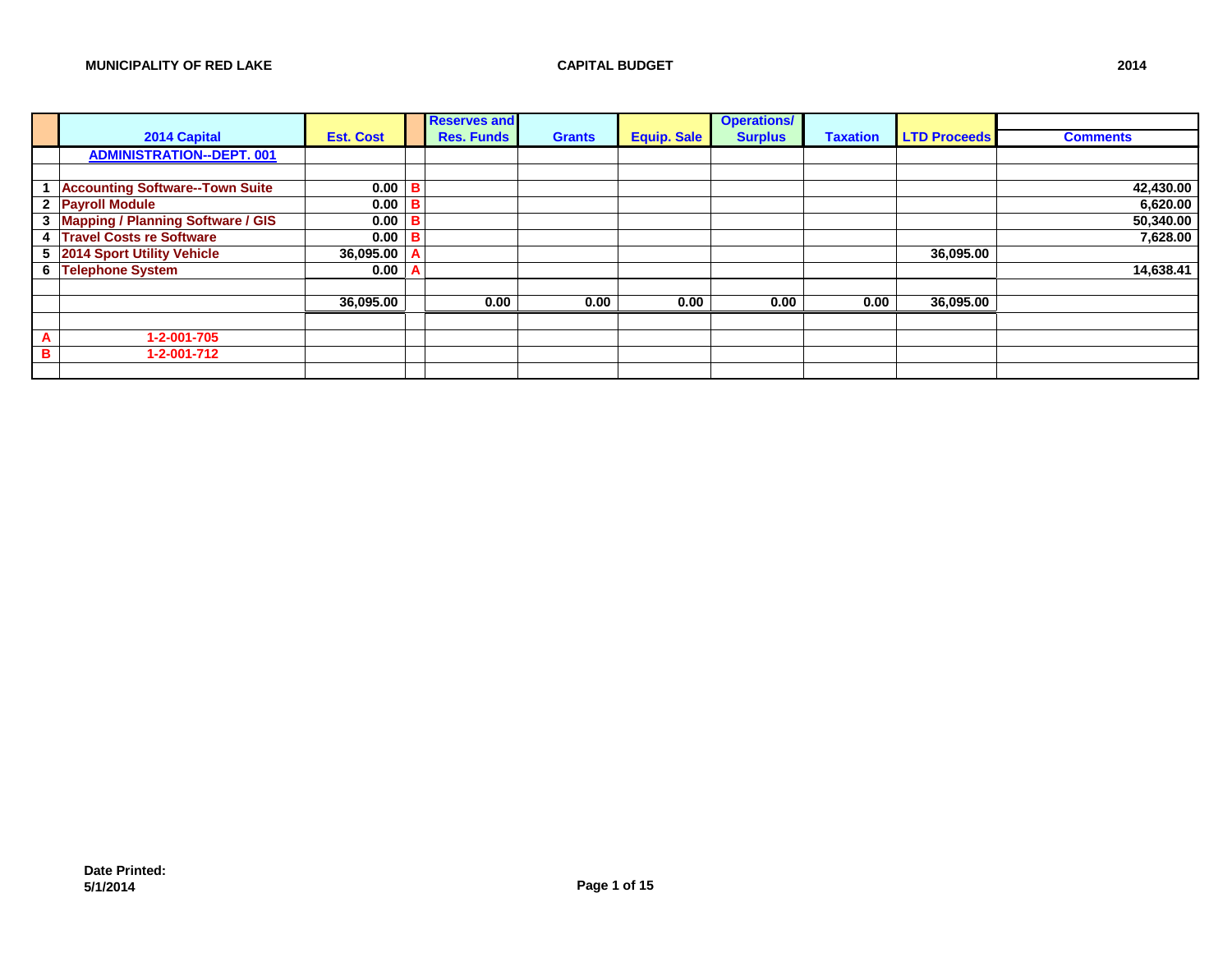|              |                                           |                  |   | <b>Reserves and</b> |               |                    | <b>Operations/</b> |                 |                     |                 |
|--------------|-------------------------------------------|------------------|---|---------------------|---------------|--------------------|--------------------|-----------------|---------------------|-----------------|
|              | 2014 Capital                              | <b>Est. Cost</b> |   | <b>Res. Funds</b>   | <b>Grants</b> | <b>Equip. Sale</b> | <b>Surplus</b>     | <b>Taxation</b> | <b>LTD Proceeds</b> | <b>Comments</b> |
|              | FIRE DEPARTMENT--DEPT. 002                |                  |   |                     |               |                    |                    |                 |                     |                 |
|              |                                           |                  |   |                     |               |                    |                    |                 |                     |                 |
| $\mathbf{1}$ | <b>Hydrant Markers</b>                    | 0.00             | в |                     |               |                    |                    |                 |                     | 15,000.00       |
| $\mathbf{2}$ | <b>Transfer to CACC from DPS</b>          | 31,827.32        | в |                     |               |                    |                    |                 | 31,827.32           |                 |
| 3            | <b>Breathing Aparatus</b>                 | 0.00             | в |                     |               |                    |                    |                 |                     | 320,000.00      |
| 4            | <b>Firefighter Protective Gear</b>        | 0.00             | в |                     |               |                    |                    |                 |                     | 51,450.00       |
| 5            | <b>Wildfire Sprinkler Kits</b>            | 0.00             | в |                     |               |                    |                    |                 |                     | 5,000.00        |
| 6            | <b>Hose Dryer/Hose Tester</b>             | 0.00             | в |                     |               |                    |                    |                 |                     | 16,200.00       |
| 7            | <b>Automatic Electronic Defibrillator</b> | 0.00             | B |                     |               |                    |                    |                 |                     | 1,200.00        |
| 8            | <b>Auto Extrication Equipment</b>         | 0.00             | B |                     |               |                    |                    |                 |                     | 3,550.00        |
| 9            | <b>Fire Hall Equipment</b>                | 0.00             | в |                     |               |                    |                    |                 |                     | 10,786.15       |
|              | 10 Fire Fighting Equipment                | 0.00             | в |                     |               |                    |                    |                 |                     | 20,559.40       |
|              | <b>11 Fire Prevention Equipment</b>       | 0.00             | в |                     |               |                    |                    |                 |                     | 16,021.00       |
|              | $\overline{12}$ Pagers                    | 0.00             | в |                     |               |                    |                    |                 |                     | 5,500.00        |
|              | 13 Hall Upkeep                            | 0.00             |   |                     |               |                    |                    |                 |                     | 43,845.00       |
|              | 14 Uniforms                               | 0.00             | в |                     |               |                    |                    |                 |                     | 4,260.00        |
|              | 15 Wildfire Trailer                       | 12,000.00        | B |                     |               |                    |                    |                 | 12,000.00           |                 |
|              | 16 Budget Allotment                       | 12,000.00        |   |                     |               |                    |                    |                 | 12,000.00           |                 |
|              |                                           |                  |   |                     |               |                    |                    |                 |                     |                 |
|              |                                           | 55,827.32        |   | 0.00                | 0.00          | 0.00               | 0.00               | 0.00            | 55,827.32           |                 |
|              |                                           |                  |   |                     |               |                    |                    |                 |                     |                 |
| A            | 1-2-002-700                               |                  |   |                     |               |                    |                    |                 |                     |                 |
| B            | 1-2-002-705                               |                  |   |                     |               |                    |                    |                 |                     |                 |
| C            | 1-2-002-722                               |                  |   |                     |               |                    |                    |                 |                     |                 |
|              |                                           |                  |   |                     |               |                    |                    |                 |                     |                 |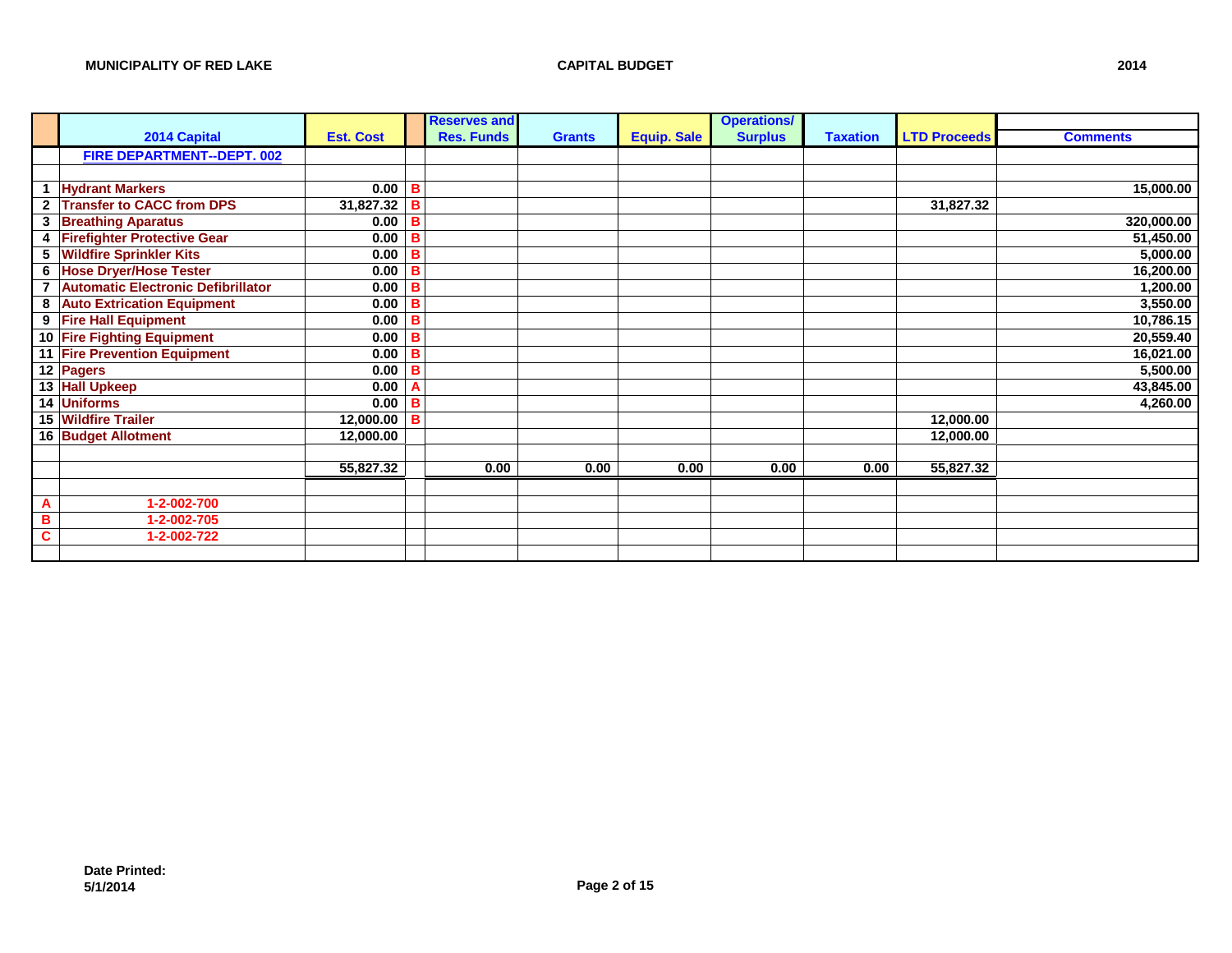|                         |                                     |                  |   | <b>Reserves and</b> |               |                    | <b>Operations/</b> |                 |                     |                                |
|-------------------------|-------------------------------------|------------------|---|---------------------|---------------|--------------------|--------------------|-----------------|---------------------|--------------------------------|
|                         | 2014 Capital                        | <b>Est. Cost</b> |   | <b>Res. Funds</b>   | <b>Grants</b> | <b>Equip. Sale</b> | <b>Surplus</b>     | <b>Taxation</b> | <b>LTD Proceeds</b> | <b>Comments</b>                |
|                         | <b>PUBLIC WORKS--DEPT. 003</b>      |                  |   |                     |               |                    |                    |                 |                     |                                |
|                         |                                     |                  |   |                     |               |                    |                    |                 |                     |                                |
| $\mathbf{1}$            | Hwy Comm.--Topographic Survey       |                  | Α |                     |               |                    |                    |                 |                     | 5,000.00                       |
| $\mathbf{2}$            | Winter Sand--10,000 yd <sup>3</sup> | 52,500.00        | D |                     |               |                    |                    |                 | 52,500.00           |                                |
| $\mathbf 3$             | Granular "A"--5,250 yd <sup>3</sup> | 50,000.00        | D |                     |               |                    |                    |                 | 50,000.00           |                                |
| $\overline{\mathbf{4}}$ | <b>Sidewalks</b>                    | 25,000.00        | B |                     |               |                    |                    |                 | 25,000.00           |                                |
|                         | 5 Paving                            | 50,000.00        | C |                     |               |                    |                    |                 | 50,000.00           |                                |
|                         | 6 2014 1/2 ton 4 X 4 Reg. Cab       |                  | Α |                     |               |                    |                    |                 |                     | 26,582.00                      |
| $\overline{7}$          | 2014 1/2 ton 4 X 4 Crew Cab         |                  | A |                     |               |                    |                    |                 |                     | 28,010.09                      |
| 8                       | Sander Truck (replaces 16, 13, 10)  |                  | A |                     |               |                    |                    |                 |                     | 178,673.00                     |
|                         | 9 2014 Loader/Backhoe               |                  | A |                     |               |                    |                    |                 |                     | 120,313.19                     |
|                         | 10 Brush Cutter/Chipper             |                  | A |                     |               |                    |                    |                 |                     | 42,350.00                      |
|                         | 11 24" Ditching Bucket              |                  | A |                     |               |                    |                    |                 |                     | 3,500.00                       |
|                         | 12 GPS Tracking Equipment           |                  | A |                     |               |                    |                    |                 |                     | 6,896.72                       |
|                         | 13 Hydraulic Thumb                  |                  | A |                     |               |                    |                    |                 |                     | 16,000.00                      |
|                         | 14 Brush Cutter/Chipper             |                  | A |                     |               |                    |                    |                 |                     | 42,350.00                      |
|                         | 15 Survey GPS                       |                  | Α |                     |               |                    |                    |                 |                     | 40,000.00                      |
|                         | <b>16 Plow Replacement</b>          |                  | Α |                     |               |                    |                    |                 |                     | 6,189.00                       |
|                         | 17 Flat Deck Conversion--'81 Chev   | 3,000.00         | Α | 3,000.00            |               |                    |                    |                 |                     | <b>Knapheide Manufacturing</b> |
|                         | 18 Flat Deck Conversion--Unit #39   | 3,000.00         |   | 3,000.00            |               |                    |                    |                 |                     | <b>Knapheide Manufacturing</b> |
|                         | 19 Service Box--Unit # 20 (W/S)     | 6,500.00         |   | 6,500.00            |               |                    |                    |                 |                     | <b>Knapheide Manufacturing</b> |
|                         | 20 Service Box--Unit #47 (Mechanic) | 6,500.00         |   | 6,500.00            |               |                    |                    |                 |                     | <b>Knapheide Manufacturing</b> |
|                         | <b>Budget Allotment</b>             | 100,000.00       |   |                     |               |                    |                    |                 | 100,000.00          |                                |
|                         |                                     |                  |   |                     |               |                    |                    |                 |                     |                                |
|                         |                                     | 296,500.00       |   | 19,000.00           | 0.00          | 0.00               | 0.00               | 0.00            | 277,500.00          |                                |
|                         |                                     |                  |   |                     |               |                    |                    |                 |                     |                                |
| $\overline{A}$          | 1-2-003-705                         |                  |   |                     |               |                    |                    |                 |                     |                                |
| B                       | 1-2-003-709                         |                  |   |                     |               |                    |                    |                 |                     |                                |
| $\overline{\mathbf{c}}$ | 1-2-003-706                         |                  |   |                     |               |                    |                    |                 |                     |                                |
| D                       | 1-2-003-701                         |                  |   |                     |               |                    |                    |                 |                     |                                |
|                         |                                     |                  |   |                     |               |                    |                    |                 |                     |                                |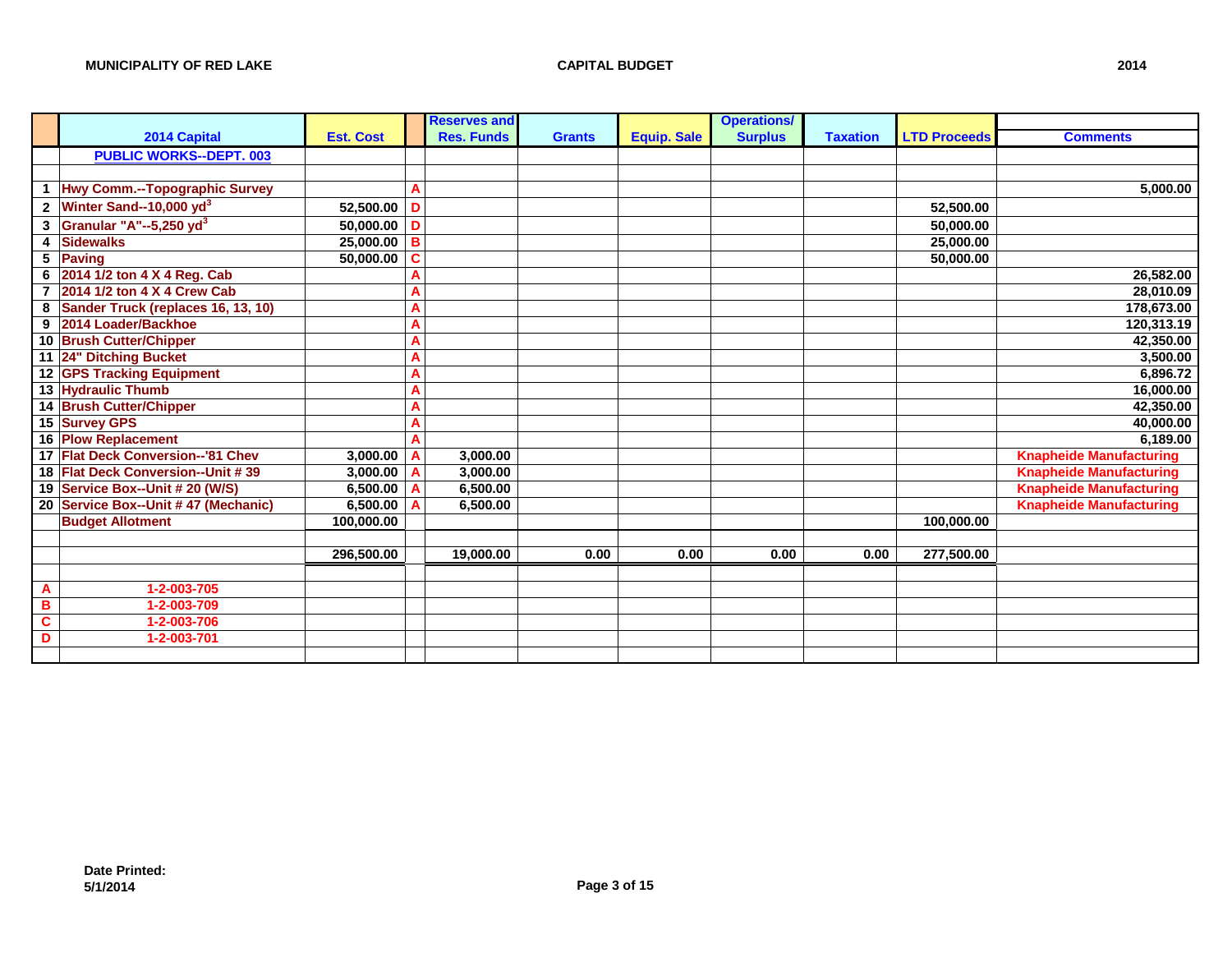|   |                                   |                     |   | <b>Reserves and</b> |               |                    | <b>Operations/</b> |                 |                     |                 |
|---|-----------------------------------|---------------------|---|---------------------|---------------|--------------------|--------------------|-----------------|---------------------|-----------------|
|   | 2014 Capital                      | <b>Est. Cost</b>    |   | <b>Res. Funds</b>   | <b>Grants</b> | <b>Equip. Sale</b> | <b>Surplus</b>     | <b>Taxation</b> | <b>LTD Proceeds</b> | <b>Comments</b> |
|   | <b>AIRPORT--DEPT. 004</b>         |                     |   |                     |               |                    |                    |                 |                     |                 |
|   |                                   |                     |   |                     |               |                    |                    |                 |                     |                 |
|   | <b>Crack Sealing</b>              | $10,000.00$ B       |   |                     |               |                    |                    |                 | 10,000.00           |                 |
|   | 2 Field Drainage Ditch Maintenace | $5,000.00$ B        |   |                     |               |                    |                    |                 | 5,000.00            |                 |
| 3 | <b>Brush Control</b>              | 5,000.00   <b>B</b> |   |                     |               |                    |                    |                 | 5,000.00            |                 |
| 4 | <b>Display Case--ATB</b>          | 0.00                | A |                     |               |                    |                    |                 |                     | 5,000.00        |
|   | 5 Back Lit Advertising            | 1,800.00            | A |                     |               |                    |                    |                 | 1,800.00            |                 |
|   | 6 Apron Expansion                 | 0.00                | В |                     |               |                    |                    |                 |                     | 45,000.00       |
| 7 | <b>ODAL 08 &amp; FEC Upgrade</b>  | 600,000.00 B        |   |                     | 600,000.00    |                    |                    |                 |                     | <b>ACAP</b>     |
| 8 |                                   |                     |   |                     |               |                    |                    |                 |                     |                 |
|   |                                   |                     |   |                     |               |                    |                    |                 |                     |                 |
|   |                                   | 621,800.00          |   | 0.00                | 600,000.00    | 0.00               | 0.00               | 0.00            | 21,800.00           |                 |
|   |                                   |                     |   |                     |               |                    |                    |                 |                     |                 |
| A | 1-2-004-705                       |                     |   |                     |               |                    |                    |                 |                     |                 |
| в | 1-2-004-720                       |                     |   |                     |               |                    |                    |                 |                     |                 |
|   | 1-2-004-700                       |                     |   |                     |               |                    |                    |                 |                     |                 |
|   |                                   |                     |   |                     |               |                    |                    |                 |                     |                 |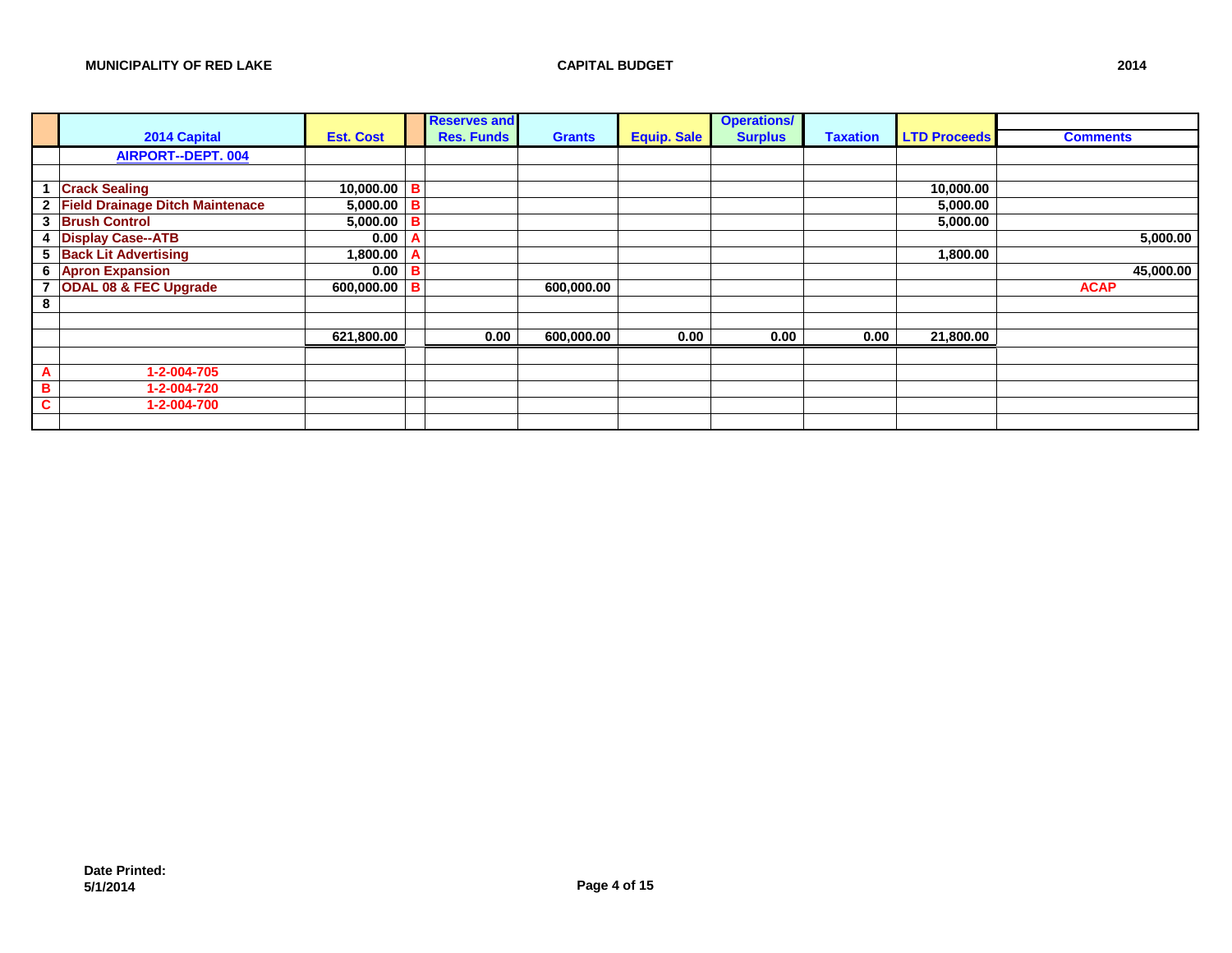|                |                                |                   |                | <b>Reserves and</b> |               |                    | <b>Operations/</b> |                 |                     |                  |
|----------------|--------------------------------|-------------------|----------------|---------------------|---------------|--------------------|--------------------|-----------------|---------------------|------------------|
|                | 2014 Capital                   | <b>Est. Cost</b>  |                | <b>Res. Funds</b>   | <b>Grants</b> | <b>Equip. Sale</b> | <b>Surplus</b>     | <b>Taxation</b> | <b>LTD Proceeds</b> | <b>Comments</b>  |
|                | <b>CLINIC--DEPT. 005</b>       |                   |                |                     |               |                    |                    |                 |                     |                  |
|                |                                |                   |                |                     |               |                    |                    |                 |                     |                  |
|                | <b>New Building</b>            | 5,094,180.00      | $\overline{A}$ |                     | 5,000,000.00  |                    |                    |                 |                     | <b>Gold Corp</b> |
| $\mathbf{2}$   | <b>Contract Administration</b> | 210,000.00 A      |                |                     | 250,000.00    |                    |                    |                 |                     | <b>NOHFC</b>     |
|                | 3 Engineering                  | 375,780.00        |                | 345,860.00          |               |                    |                    |                 |                     | <b>Gas Tax</b>   |
| 4              | Contingency                    | 188,920.00 A      |                |                     |               |                    |                    |                 |                     |                  |
|                | 5 Geo-Technical                | $1,375.00 \mid A$ |                |                     |               |                    |                    |                 |                     |                  |
|                | 6 Project Cost Savings         | $(371, 179.00)$ A |                |                     |               |                    |                    |                 |                     |                  |
|                | Non Refundable HST             | 96,784.00 A       |                |                     |               |                    |                    |                 |                     |                  |
|                |                                |                   |                |                     |               |                    |                    |                 |                     |                  |
|                |                                | 5,595,860.00      |                | 345,860.00          | 5,250,000.00  | 0.00               | 0.00               | 0.00            | 0.00                |                  |
|                |                                |                   |                |                     |               |                    |                    |                 |                     |                  |
| $\overline{A}$ | 1-2-005-700                    |                   |                |                     |               |                    |                    |                 |                     |                  |
| B              | 1-2-005-705                    |                   |                |                     |               |                    |                    |                 |                     |                  |
|                |                                |                   |                |                     |               |                    |                    |                 |                     |                  |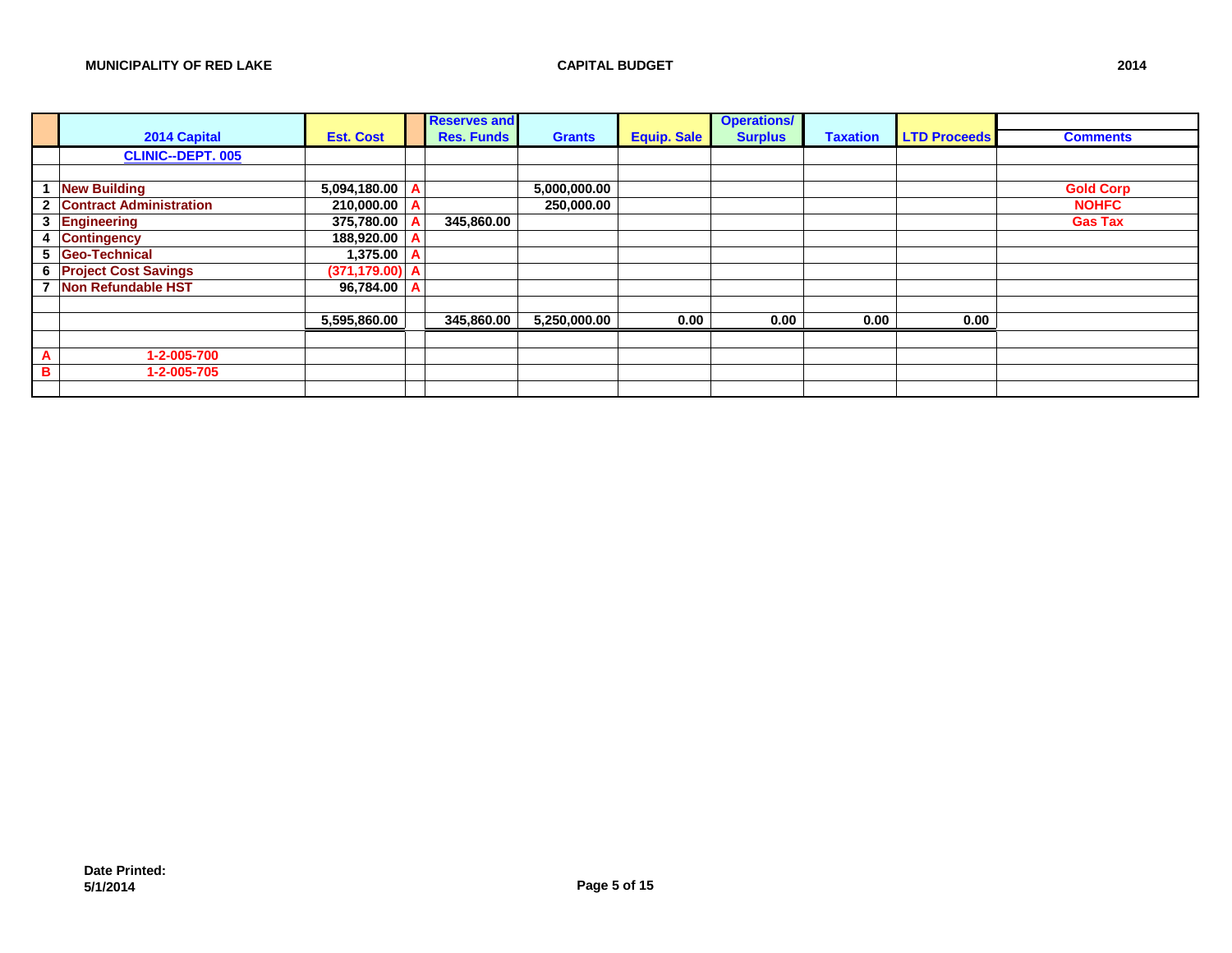|                               |                                          |                         |   | <b>Reserves and</b> |               |                    | <b>Operations/</b> |                 |                     |                       |
|-------------------------------|------------------------------------------|-------------------------|---|---------------------|---------------|--------------------|--------------------|-----------------|---------------------|-----------------------|
|                               | 2014 Capital                             | <b>Est. Cost</b>        |   | <b>Res. Funds</b>   | <b>Grants</b> | <b>Equip. Sale</b> | <b>Surplus</b>     | <b>Taxation</b> | <b>LTD Proceeds</b> | <b>Comments</b>       |
|                               | <b>COCHENOUR HALL--DEPT. 006</b>         |                         |   |                     |               |                    |                    |                 |                     |                       |
|                               |                                          |                         |   |                     |               |                    |                    |                 |                     |                       |
| $\mathbf{1}$                  | <b>Refrigerator</b>                      | $3,000.00$ A            |   |                     |               |                    |                    |                 | 3,000.00            |                       |
| $\overline{2}$                |                                          |                         |   |                     |               |                    |                    |                 |                     |                       |
| $\overline{\mathbf{3}}$       |                                          |                         |   |                     |               |                    |                    |                 |                     |                       |
|                               |                                          |                         |   |                     |               |                    |                    |                 |                     |                       |
|                               |                                          | 3,000.00                |   | 0.00                | 0.00          | 0.00               | 0.00               | 0.00            | 3,000.00            |                       |
|                               |                                          |                         |   |                     |               |                    |                    |                 |                     |                       |
| A                             | 1-2-006-705                              |                         |   |                     |               |                    |                    |                 |                     |                       |
|                               | 1-2-006-700                              |                         |   |                     |               |                    |                    |                 |                     |                       |
|                               |                                          |                         |   |                     |               |                    |                    |                 |                     |                       |
|                               | R. L. COMM. CENTER--DEPT. 007            |                         |   |                     |               |                    |                    |                 |                     |                       |
|                               |                                          |                         |   |                     |               |                    |                    |                 |                     |                       |
| $\mathbf 1$<br>$\overline{2}$ | <b>Blinds</b><br><b>Cardio Equipment</b> | 6,750.00 $\overline{A}$ | B |                     |               |                    |                    |                 | 6,750.00            | 10,000.00<br>6,750.00 |
|                               | <b>Natural Gas Conversion</b>            |                         |   |                     |               |                    |                    |                 |                     | <b>Gas Tax</b>        |
| 3<br>$\boldsymbol{4}$         |                                          | 55,000.00 B             |   | 55,000.00           |               |                    |                    |                 |                     |                       |
| $5\phantom{.0}$               |                                          |                         |   |                     |               |                    |                    |                 |                     |                       |
|                               |                                          |                         |   |                     |               |                    |                    |                 |                     |                       |
|                               |                                          | 61,750.00               |   | 55,000.00           | 0.00          | 0.00               | 0.00               | 0.00            | 6,750.00            |                       |
|                               |                                          |                         |   |                     |               |                    |                    |                 |                     |                       |
| A                             | $1-2-007-705$                            |                         |   |                     |               |                    |                    |                 |                     |                       |
| В                             | 1-2-007-700                              |                         |   |                     |               |                    |                    |                 |                     |                       |
|                               |                                          |                         |   |                     |               |                    |                    |                 |                     |                       |
|                               | BY-LAW--DEPT. 008                        |                         |   |                     |               |                    |                    |                 |                     |                       |
|                               |                                          |                         |   |                     |               |                    |                    |                 |                     |                       |
| $\mathbf{1}$                  | <b>Replace Van</b>                       | 0.00                    |   |                     |               |                    |                    |                 |                     | 35,095.00             |
| $\overline{2}$                |                                          |                         |   |                     |               |                    |                    |                 |                     |                       |
| $\overline{\mathbf{3}}$       |                                          |                         |   |                     |               |                    |                    |                 |                     |                       |
|                               |                                          |                         |   |                     |               |                    |                    |                 |                     |                       |
|                               |                                          | 0.00                    |   | 0.00                | 0.00          | 0.00               | 0.00               | 0.00            | 0.00                |                       |
|                               |                                          |                         |   |                     |               |                    |                    |                 |                     |                       |
| A                             | 1-2-008-720                              |                         |   |                     |               |                    |                    |                 |                     |                       |
|                               |                                          |                         |   |                     |               |                    |                    |                 |                     |                       |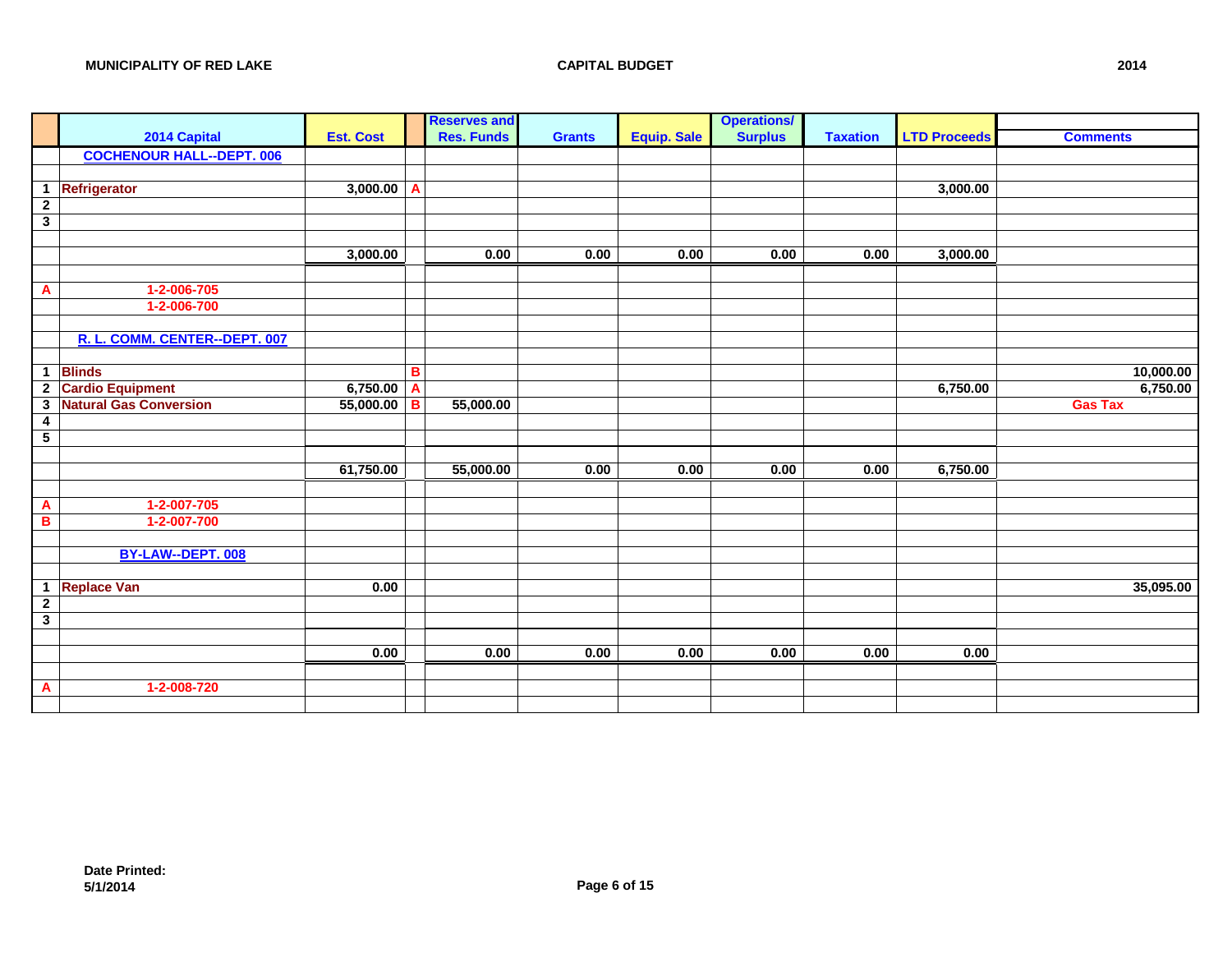|                         |                                     |                  | <b>Reserves and</b> |               |                    | <b>Operations/</b> |                 |                     |                 |
|-------------------------|-------------------------------------|------------------|---------------------|---------------|--------------------|--------------------|-----------------|---------------------|-----------------|
|                         | 2014 Capital                        | <b>Est. Cost</b> | <b>Res. Funds</b>   | <b>Grants</b> | <b>Equip. Sale</b> | <b>Surplus</b>     | <b>Taxation</b> | <b>LTD Proceeds</b> | <b>Comments</b> |
|                         | <b>BUILDING/PLANNING--DEPT. 009</b> |                  |                     |               |                    |                    |                 |                     |                 |
|                         |                                     |                  |                     |               |                    |                    |                 |                     |                 |
| $\overline{1}$          |                                     |                  |                     |               |                    |                    |                 |                     |                 |
| $\overline{2}$          |                                     |                  |                     |               |                    |                    |                 |                     |                 |
| $\mathbf{3}$            |                                     |                  |                     |               |                    |                    |                 |                     |                 |
|                         |                                     |                  |                     |               |                    |                    |                 |                     |                 |
|                         |                                     | 0.00             | 0.00                | 0.00          | 0.00               | 0.00               | 0.00            | 0.00                |                 |
|                         |                                     |                  |                     |               |                    |                    |                 |                     |                 |
| $\mathbf{A}$            | 1-2-009-705                         |                  |                     |               |                    |                    |                 |                     |                 |
|                         |                                     |                  |                     |               |                    |                    |                 |                     |                 |
|                         | <b>FACILITIES--DEPT. 010</b>        |                  |                     |               |                    |                    |                 |                     |                 |
|                         | <b>General Equipment</b>            |                  |                     |               |                    |                    |                 |                     |                 |
|                         |                                     |                  |                     |               |                    |                    |                 |                     |                 |
| $\mathbf{1}$            | <b>Benches</b>                      | $5,000.00$ B     |                     |               |                    |                    |                 | 5,000.00            |                 |
|                         | 2 Energy Audits                     |                  | C                   |               |                    |                    |                 |                     | 106,750.00      |
|                         |                                     |                  |                     |               |                    |                    |                 |                     |                 |
|                         |                                     | 5,000.00         | 0.00                | 0.00          | 0.00               | 0.00               | 0.00            | 5,000.00            |                 |
|                         |                                     |                  |                     |               |                    |                    |                 |                     |                 |
|                         | <b>Maintenance Shop</b>             |                  |                     |               |                    |                    |                 |                     |                 |
| $\mathbf{1}$            | <b>New Shop</b>                     |                  | A                   |               |                    |                    |                 |                     | 140,000.00      |
| $\overline{2}$          |                                     |                  |                     |               |                    |                    |                 |                     |                 |
|                         |                                     |                  |                     |               |                    |                    |                 |                     |                 |
|                         |                                     | 0.00             | 0.00                | 0.00          | 0.00               | 0.00               | 0.00            | 0.00                |                 |
|                         |                                     |                  |                     |               |                    |                    |                 |                     |                 |
|                         |                                     |                  |                     |               |                    |                    |                 |                     |                 |
|                         |                                     | 5,000.00         | 0.00                | 0.00          | 0.00               | 0.00               | 0.00            | 5,000.00            |                 |
|                         |                                     |                  |                     |               |                    |                    |                 |                     |                 |
| A                       | 1-2-010-700                         |                  |                     |               |                    |                    |                 |                     |                 |
| B                       | $1 - 2 - 010 - 705$                 |                  |                     |               |                    |                    |                 |                     |                 |
| $\overline{\mathbf{c}}$ | 1-2-010-730                         |                  |                     |               |                    |                    |                 |                     |                 |
|                         |                                     |                  |                     |               |                    |                    |                 |                     |                 |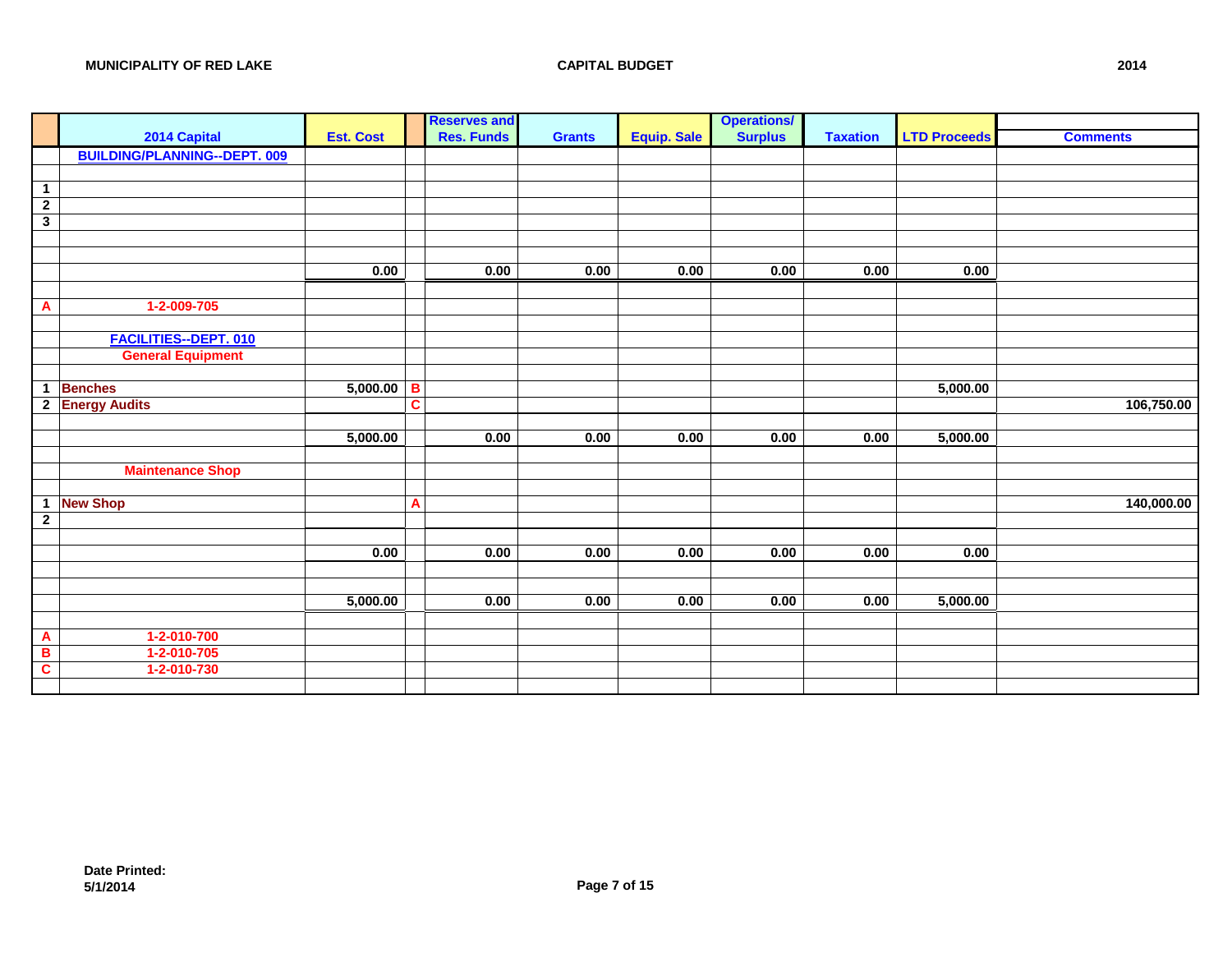|                         |                                          |                  |                         | <b>Reserves and</b> |               |                    | <b>Operations/</b> |                 |                     |                 |
|-------------------------|------------------------------------------|------------------|-------------------------|---------------------|---------------|--------------------|--------------------|-----------------|---------------------|-----------------|
|                         | 2014 Capital                             | <b>Est. Cost</b> |                         | <b>Res. Funds</b>   | <b>Grants</b> | <b>Equip. Sale</b> | <b>Surplus</b>     | <b>Taxation</b> | <b>LTD Proceeds</b> | <b>Comments</b> |
|                         | <b>MUNICIPAL OFFICE--DEPT. 011</b>       |                  |                         |                     |               |                    |                    |                 |                     |                 |
|                         |                                          |                  |                         |                     |               |                    |                    |                 |                     |                 |
| $\overline{1}$          | Flooring                                 |                  | A                       |                     |               |                    |                    |                 |                     | 32,400.00       |
| $\overline{2}$          |                                          |                  |                         |                     |               |                    |                    |                 |                     |                 |
| $\overline{\mathbf{3}}$ |                                          |                  |                         |                     |               |                    |                    |                 |                     |                 |
| $\overline{4}$          |                                          |                  |                         |                     |               |                    |                    |                 |                     |                 |
|                         |                                          |                  |                         |                     |               |                    |                    |                 |                     |                 |
|                         |                                          |                  |                         |                     |               |                    |                    |                 |                     |                 |
|                         |                                          | 0.00             |                         | 0.00                | 0.00          | 0.00               | 0.00               | 0.00            | 0.00                |                 |
|                         |                                          |                  |                         |                     |               |                    |                    |                 |                     |                 |
| $\mathbf{A}$            | $1 - 2 - 011 - 700$                      |                  |                         |                     |               |                    |                    |                 |                     |                 |
|                         |                                          |                  |                         |                     |               |                    |                    |                 |                     |                 |
|                         | <b>WATER TREATMENT PLANT--DEPT. 012</b>  |                  |                         |                     |               |                    |                    |                 |                     |                 |
|                         |                                          |                  |                         |                     |               |                    |                    |                 |                     |                 |
|                         | 1 Hydrojet Mobile Unit                   |                  | в                       |                     |               |                    |                    |                 |                     | 46,885.00       |
|                         | 2 Leak Detection Equipment               |                  | B                       |                     |               |                    |                    |                 |                     | 21,494.00       |
| $\mathbf{3}$            | <b>Natural Gas Conversion--RLWTP</b>     | 50,895.00 A      |                         | 50,895.00           |               |                    |                    |                 |                     |                 |
| $\overline{4}$          | <b>Natural Gas Conversion--CWTP</b>      | $56,255.00$ A    |                         | 56,255.00           |               |                    |                    |                 |                     |                 |
|                         | 5 Water Plant Upgrades                   | 22,400.00        |                         | 22,400.00           |               |                    |                    |                 |                     |                 |
|                         |                                          |                  |                         |                     |               |                    |                    |                 |                     |                 |
|                         |                                          | 129,550.00       |                         | 129,550.00          | 0.00          | 0.00               | 0.00               | 0.00            | 0.00                |                 |
|                         |                                          |                  |                         |                     |               |                    |                    |                 |                     |                 |
| $\overline{\mathbf{A}}$ | 1-2-012-700                              |                  |                         |                     |               |                    |                    |                 |                     |                 |
| $\overline{\mathbf{B}}$ | 1-2-012-705                              |                  |                         |                     |               |                    |                    |                 |                     |                 |
|                         |                                          |                  |                         |                     |               |                    |                    |                 |                     |                 |
|                         | <b>ARENA--DEPT. 013</b>                  |                  |                         |                     |               |                    |                    |                 |                     |                 |
|                         |                                          |                  |                         |                     |               |                    |                    |                 |                     |                 |
| $\mathbf{1}$            | Olympia Lazer Ice Levelling System       |                  | A                       |                     |               |                    |                    |                 |                     | 24,500.00       |
| $\overline{2}$          | <b>Chariot iScrub 20X Floor Scrubber</b> |                  | $\overline{\mathsf{A}}$ |                     |               |                    |                    |                 |                     | 8,100.00        |
|                         | 3 2 Breathing Apparatus                  |                  | A                       |                     |               |                    |                    |                 |                     | 5,800.00        |
|                         | 4 Remove Low Ceiling                     | $56,500.00$ B    |                         |                     |               |                    |                    |                 | 56,500.00           |                 |
|                         |                                          |                  |                         |                     |               |                    |                    |                 |                     |                 |
|                         |                                          | 56,500.00        |                         | 0.00                | 0.00          | 0.00               | 0.00               | 0.00            | 56,500.00           |                 |
|                         |                                          |                  |                         |                     |               |                    |                    |                 |                     |                 |
| $\overline{A}$          | 1-2-013-705                              |                  |                         |                     |               |                    |                    |                 |                     |                 |
| $\overline{\mathbf{B}}$ | 1-2-013-700                              |                  |                         |                     |               |                    |                    |                 |                     |                 |
|                         |                                          |                  |                         |                     |               |                    |                    |                 |                     |                 |
|                         |                                          |                  |                         |                     |               |                    |                    |                 |                     |                 |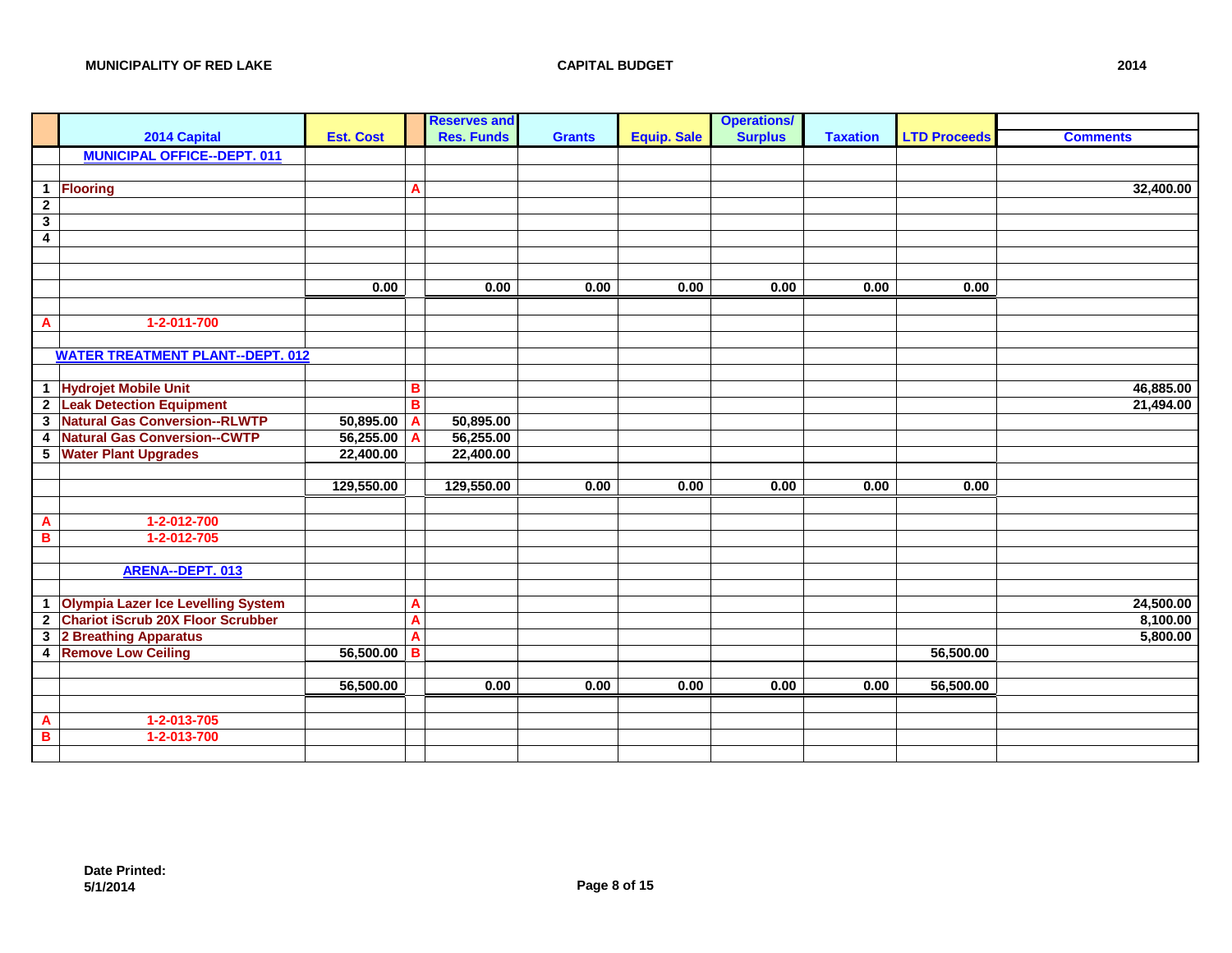|                         |                                       |                  |   | <b>Reserves and</b> |               |                    | <b>Operations/</b> |                 |                     |                 |
|-------------------------|---------------------------------------|------------------|---|---------------------|---------------|--------------------|--------------------|-----------------|---------------------|-----------------|
|                         | 2014 Capital                          | <b>Est. Cost</b> |   | <b>Res. Funds</b>   | <b>Grants</b> | <b>Equip. Sale</b> | <b>Surplus</b>     | <b>Taxation</b> | <b>LTD Proceeds</b> | <b>Comments</b> |
|                         | <b>WASTE DISPOSAL SITE--DEPT. 014</b> |                  |   |                     |               |                    |                    |                 |                     |                 |
|                         |                                       |                  |   |                     |               |                    |                    |                 |                     |                 |
| $\overline{1}$          |                                       |                  |   |                     |               |                    |                    |                 |                     |                 |
| $\overline{2}$          |                                       |                  |   |                     |               |                    |                    |                 |                     |                 |
|                         |                                       |                  |   |                     |               |                    |                    |                 |                     |                 |
|                         |                                       | 0.00             |   | 0.00                | 0.00          | 0.00               | 0.00               | 0.00            | 0.00                |                 |
|                         |                                       |                  |   |                     |               |                    |                    |                 |                     |                 |
|                         | <b>RECYCLING--DEPT. 015</b>           |                  |   |                     |               |                    |                    |                 |                     |                 |
|                         |                                       |                  |   |                     |               |                    |                    |                 |                     |                 |
| $\mathbf{1}$            | <b>Garage Door</b>                    | 2,000.00         |   |                     |               |                    |                    |                 | 2,000.00            |                 |
| $\overline{2}$          | <b>Compaction Trailer</b>             | 205,508.00       |   |                     | 115,900.00    |                    |                    |                 | 89,608.00           |                 |
| $\mathbf{3}$            | <b>Conveyer System</b>                | 46,293.00        |   |                     |               |                    |                    |                 | 46,293.00           |                 |
| $\overline{\mathbf{4}}$ | <b>Building Modifications</b>         | 10,000.00        |   |                     |               |                    |                    |                 | 10,000.00           |                 |
|                         | 5 Tracked Skid Steer/Attachments      |                  |   |                     |               |                    |                    |                 |                     | 79,840.00       |
|                         |                                       |                  |   |                     |               |                    |                    |                 |                     |                 |
|                         |                                       | 263,801.00       |   | 0.00                | 115,900.00    | 0.00               | 0.00               | 0.00            | 147,901.00          |                 |
|                         |                                       |                  |   |                     |               |                    |                    |                 |                     |                 |
| A                       | 1-2-016-705                           |                  |   |                     |               |                    |                    |                 |                     |                 |
|                         |                                       |                  |   |                     |               |                    |                    |                 |                     |                 |
|                         | DOCKS--DEPT. 016                      |                  |   |                     |               |                    |                    |                 |                     |                 |
|                         |                                       |                  |   |                     |               |                    |                    |                 |                     |                 |
| $\mathbf{1}$            | <b>Docks Replacement</b>              | 117,024.00       | A |                     | 39,008.00     |                    |                    |                 |                     | <b>Fed-Nor</b>  |
|                         |                                       |                  |   |                     | 39,008.00     |                    |                    |                 |                     | <b>NOHFC</b>    |
|                         |                                       |                  |   | 39,008.00           |               |                    |                    |                 |                     |                 |
|                         |                                       |                  |   |                     |               |                    |                    |                 |                     |                 |
|                         |                                       | 117,024.00       |   | 39,008.00           | 78,016.00     | 0.00               | 0.00               | 0.00            | 0.00                |                 |
|                         |                                       |                  |   |                     |               |                    |                    |                 |                     |                 |
| A                       | 1-2-016-705                           |                  |   |                     |               |                    |                    |                 |                     |                 |
|                         |                                       |                  |   |                     |               |                    |                    |                 |                     |                 |
|                         | <b>HERITAGE CENTER--DEPT. 017</b>     |                  |   |                     |               |                    |                    |                 |                     |                 |
|                         |                                       |                  |   |                     |               |                    |                    |                 |                     |                 |
| $\overline{1}$          |                                       |                  |   |                     |               |                    |                    |                 |                     |                 |
| $\overline{2}$          |                                       |                  |   |                     |               |                    |                    |                 |                     |                 |
|                         |                                       |                  |   |                     |               |                    |                    |                 |                     |                 |
|                         |                                       | 0.00             |   | 0.00                | 0.00          | 0.00               | 0.00               | 0.00            | 0.00                |                 |
|                         |                                       |                  |   |                     |               |                    |                    |                 |                     |                 |
| $\mathbf{A}$            | 1-2-017-700                           |                  |   |                     |               |                    |                    |                 |                     |                 |
|                         |                                       |                  |   |                     |               |                    |                    |                 |                     |                 |
|                         |                                       |                  |   |                     |               |                    |                    |                 |                     |                 |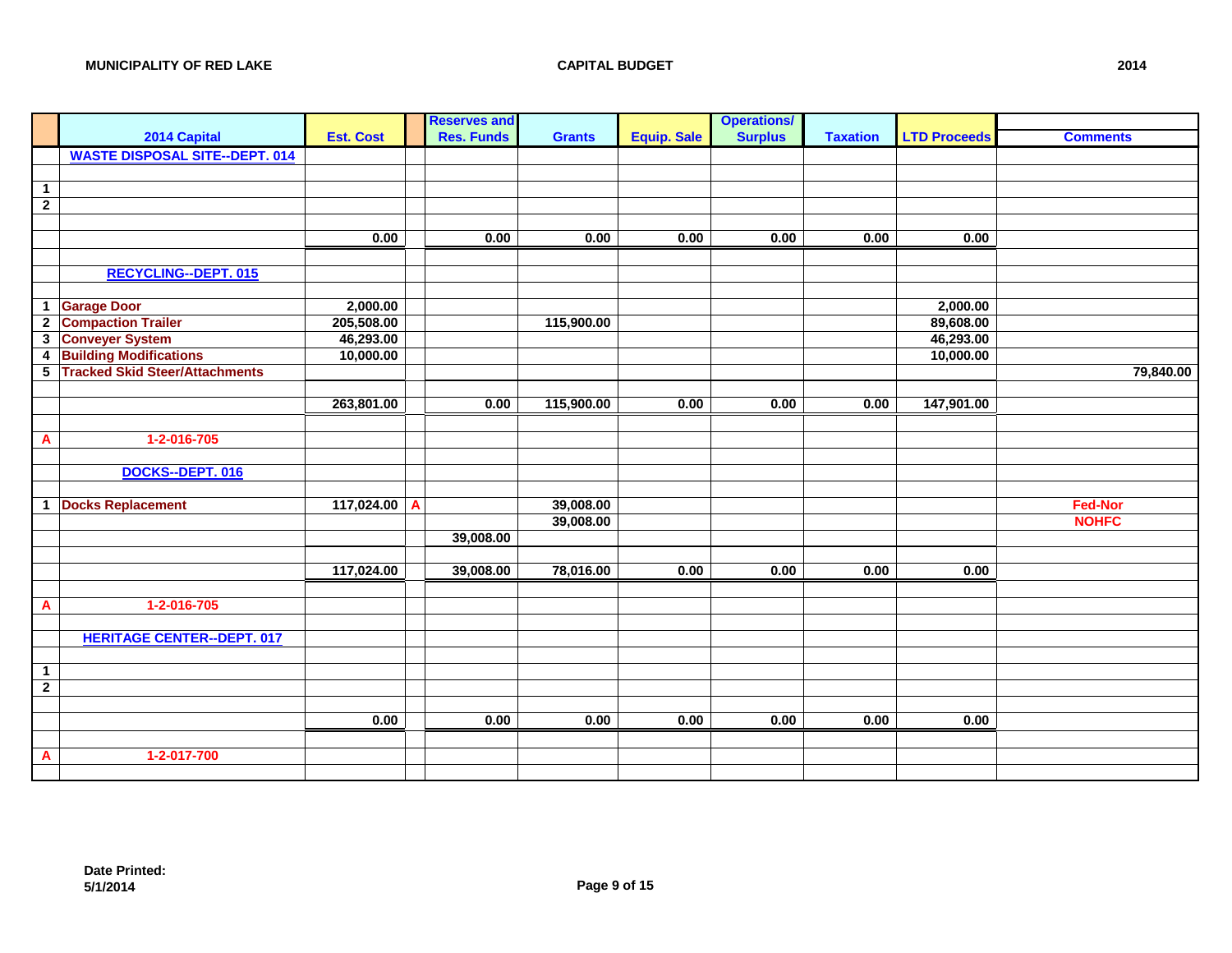|                         |                              |                  | <b>Reserves and</b> |               |                    | <b>Operations/</b> |                 |                     |                 |
|-------------------------|------------------------------|------------------|---------------------|---------------|--------------------|--------------------|-----------------|---------------------|-----------------|
|                         | 2014 Capital                 | <b>Est. Cost</b> | <b>Res. Funds</b>   | <b>Grants</b> | <b>Equip. Sale</b> | <b>Surplus</b>     | <b>Taxation</b> | <b>LTD Proceeds</b> | <b>Comments</b> |
|                         | <b>LIBRARY--DEPT. 018</b>    |                  |                     |               |                    |                    |                 |                     |                 |
|                         |                              |                  |                     |               |                    |                    |                 |                     |                 |
| $\overline{1}$          |                              |                  |                     |               |                    |                    |                 |                     |                 |
| $\overline{2}$          |                              |                  |                     |               |                    |                    |                 |                     |                 |
|                         |                              |                  |                     |               |                    |                    |                 |                     |                 |
|                         |                              | 0.00             | 0.00                | 0.00          | 0.00               | 0.00               | 0.00            | 0.00                |                 |
|                         |                              |                  |                     |               |                    |                    |                 |                     |                 |
| $\mathbf{A}$            | 1-2-018-700                  |                  |                     |               |                    |                    |                 |                     |                 |
|                         |                              |                  |                     |               |                    |                    |                 |                     |                 |
|                         | FERRY--DEPT. 019             |                  |                     |               |                    |                    |                 |                     |                 |
|                         |                              |                  |                     |               |                    |                    |                 |                     |                 |
| $\mathbf 1$             |                              |                  |                     |               |                    |                    |                 |                     |                 |
| $\overline{2}$          |                              |                  |                     |               |                    |                    |                 |                     |                 |
|                         |                              | 0.00             | 0.00                | 0.00          | 0.00               | 0.00               | 0.00            | 0.00                |                 |
|                         |                              |                  |                     |               |                    |                    |                 |                     |                 |
|                         |                              |                  |                     |               |                    |                    |                 |                     |                 |
|                         | <b>BEACHES--DEPT. 020</b>    |                  |                     |               |                    |                    |                 |                     |                 |
|                         |                              |                  |                     |               |                    |                    |                 |                     |                 |
|                         | 1 Fencing/Guardrails         | $7,500.00$ A     |                     |               |                    |                    |                 | 7,500.00            |                 |
| $\overline{2}$          |                              |                  |                     |               |                    |                    |                 |                     |                 |
| $\overline{\mathbf{3}}$ |                              |                  |                     |               |                    |                    |                 |                     |                 |
|                         |                              |                  |                     |               |                    |                    |                 |                     |                 |
|                         |                              | 7,500.00         | 0.00                | 0.00          | 0.00               | 0.00               | 0.00            | 7,500.00            |                 |
|                         |                              |                  |                     |               |                    |                    |                 |                     |                 |
| A                       | 1-2-020-722                  |                  |                     |               |                    |                    |                 |                     |                 |
|                         |                              |                  |                     |               |                    |                    |                 |                     |                 |
|                         | <b>BALLFIELDS--DEPT. 022</b> |                  |                     |               |                    |                    |                 |                     |                 |
|                         |                              |                  |                     |               |                    |                    |                 |                     |                 |
| $\overline{1}$          |                              |                  |                     |               |                    |                    |                 |                     |                 |
| $\overline{2}$          |                              |                  |                     |               |                    |                    |                 |                     |                 |
|                         |                              |                  |                     |               |                    |                    |                 |                     |                 |
|                         |                              | 0.00             | 0.00                | 0.00          | 0.00               | 0.00               | 0.00            | 0.00                |                 |
|                         |                              |                  |                     |               |                    |                    |                 |                     |                 |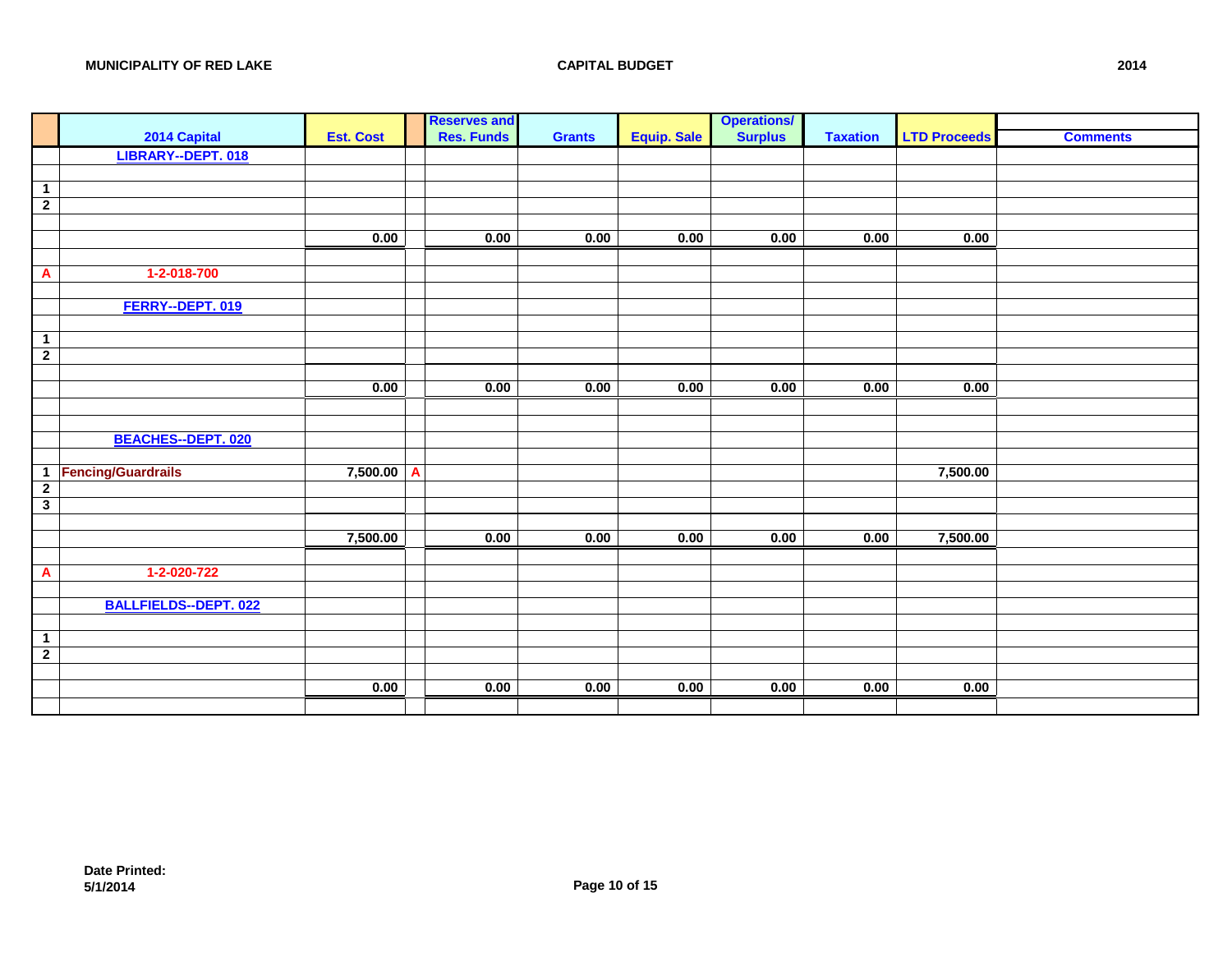|                                         |                                  |                  | <b>Reserves and</b> |               |                    | <b>Operations/</b> |                 |                     |                 |
|-----------------------------------------|----------------------------------|------------------|---------------------|---------------|--------------------|--------------------|-----------------|---------------------|-----------------|
|                                         | 2014 Capital                     | <b>Est. Cost</b> | <b>Res. Funds</b>   | <b>Grants</b> | <b>Equip. Sale</b> | <b>Surplus</b>     | <b>Taxation</b> | <b>LTD Proceeds</b> | <b>Comments</b> |
|                                         | RINKS--DEPT. 023                 |                  |                     |               |                    |                    |                 |                     |                 |
|                                         |                                  |                  |                     |               |                    |                    |                 |                     |                 |
| $\mathbf 1$                             | <b>Skate House</b>               |                  | в                   |               |                    |                    |                 |                     | 60,000.00       |
| $\overline{2}$                          |                                  |                  |                     |               |                    |                    |                 |                     |                 |
|                                         |                                  |                  |                     |               |                    |                    |                 |                     |                 |
|                                         |                                  | 0.00             | 0.00                | 0.00          | 0.00               | 0.00               | 0.00            | 0.00                |                 |
|                                         |                                  |                  |                     |               |                    |                    |                 |                     |                 |
| A                                       | 1-2-023-700                      |                  |                     |               |                    |                    |                 |                     |                 |
|                                         | PARKS--DEPT. 024                 |                  |                     |               |                    |                    |                 |                     |                 |
|                                         |                                  |                  |                     |               |                    |                    |                 |                     |                 |
|                                         | 1 Polaris Ranger 400             |                  | A                   |               |                    |                    |                 |                     | 23,550.00       |
| $\mathbf{2}$                            | <b>Play Equipment</b>            |                  | A                   |               |                    |                    |                 |                     | 19,500.00       |
| $\overline{\mathbf{3}}$                 |                                  |                  |                     |               |                    |                    |                 |                     |                 |
| $\overline{4}$                          |                                  |                  |                     |               |                    |                    |                 |                     |                 |
| $\overline{5}$                          |                                  |                  |                     |               |                    |                    |                 |                     |                 |
|                                         |                                  |                  |                     |               |                    |                    |                 |                     |                 |
|                                         |                                  | 0.00             | 0.00                | 0.00          | 0.00               | 0.00               | 0.00            | 0.00                |                 |
|                                         |                                  |                  |                     |               |                    |                    |                 |                     |                 |
| $\overline{A}$                          | $1 - 2 - 024 - 705$              |                  |                     |               |                    |                    |                 |                     |                 |
|                                         |                                  |                  |                     |               |                    |                    |                 |                     |                 |
|                                         |                                  |                  |                     |               |                    |                    |                 |                     |                 |
|                                         | <b>SANITARY SEWER--DEPT. 025</b> |                  |                     |               |                    |                    |                 |                     |                 |
|                                         |                                  |                  |                     |               |                    |                    |                 |                     |                 |
| $\mathbf 1$                             | <b>Sewage Plants Upgrades</b>    | 68,113.00        | 68,113.00           |               |                    |                    |                 |                     |                 |
| $\mathbf{2}$<br>$\overline{\mathbf{3}}$ |                                  |                  |                     |               |                    |                    |                 |                     |                 |
|                                         |                                  |                  |                     |               |                    |                    |                 |                     |                 |
|                                         |                                  | 68,113.00        | 68,113.00           | 0.00          | 0.00               | 0.00               | 0.00            | 0.00                |                 |
|                                         |                                  |                  |                     |               |                    |                    |                 |                     |                 |
| $\overline{A}$                          | $1 - 2 - 025 - 705$              |                  |                     |               |                    |                    |                 |                     |                 |
|                                         |                                  |                  |                     |               |                    |                    |                 |                     |                 |
|                                         | <b>CEMETERY--DEPT. 030</b>       |                  |                     |               |                    |                    |                 |                     |                 |
|                                         |                                  |                  |                     |               |                    |                    |                 |                     |                 |
| $\mathbf 1$                             |                                  |                  |                     |               |                    |                    |                 |                     |                 |
| $\overline{2}$                          |                                  |                  |                     |               |                    |                    |                 |                     |                 |
|                                         |                                  |                  |                     |               |                    |                    |                 |                     |                 |
|                                         |                                  | 0.00             | 0.00                | 0.00          | 0.00               | 0.00               | 0.00            | 0.00                |                 |
|                                         |                                  |                  |                     |               |                    |                    |                 |                     |                 |
|                                         | 1-2-030-720                      |                  |                     |               |                    |                    |                 |                     |                 |
|                                         |                                  |                  |                     |               |                    |                    |                 |                     |                 |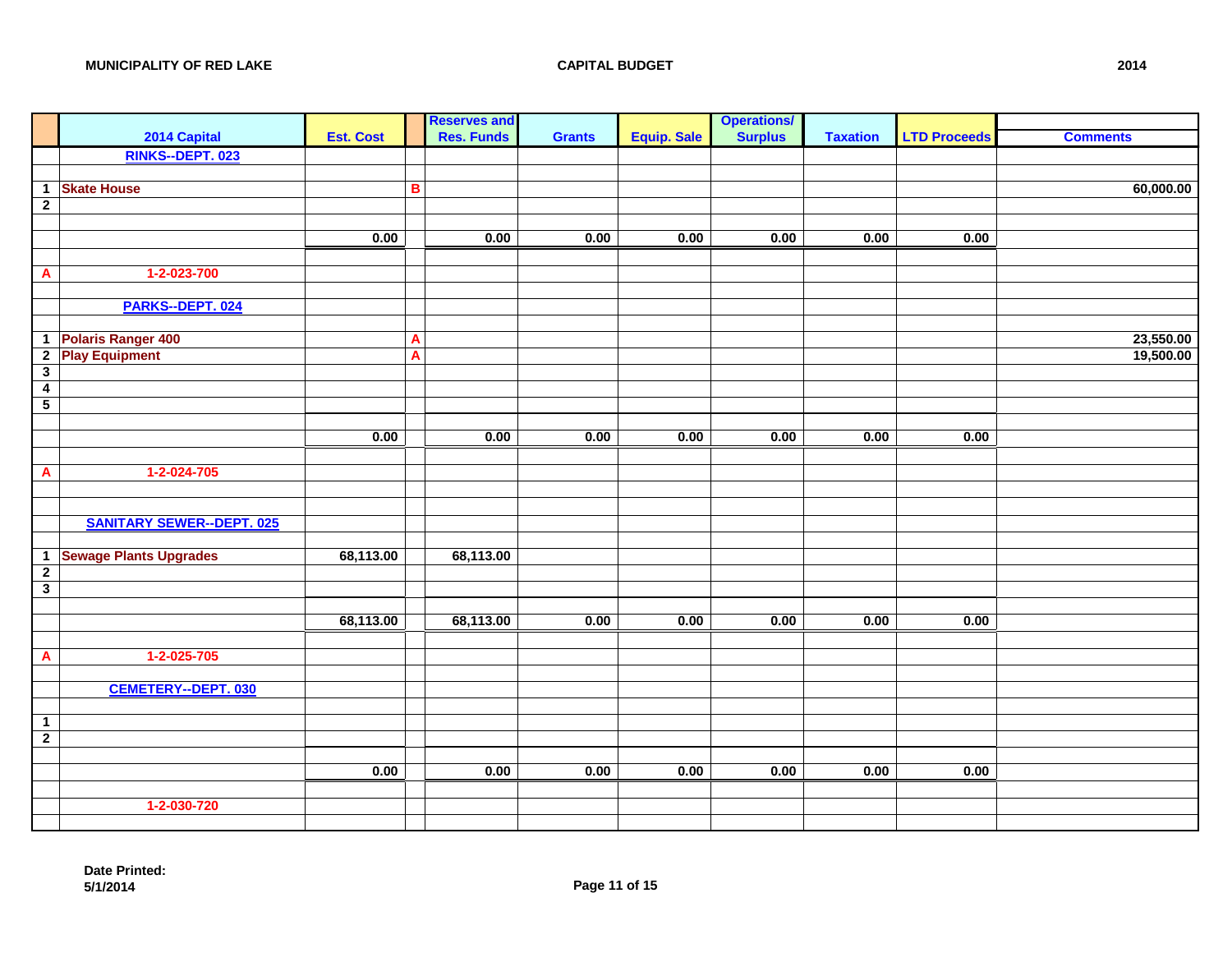|                         | 2014 Capital                           |                  |                                    |               |                    |                                      |                 |                     |                 |
|-------------------------|----------------------------------------|------------------|------------------------------------|---------------|--------------------|--------------------------------------|-----------------|---------------------|-----------------|
|                         |                                        | <b>Est. Cost</b> | <b>Reserves and<br/>Res. Funds</b> | <b>Grants</b> | <b>Equip. Sale</b> | <b>Operations/</b><br><b>Surplus</b> | <b>Taxation</b> | <b>LTD Proceeds</b> | <b>Comments</b> |
|                         | <b>RECREATION--DEPT. 040</b>           |                  |                                    |               |                    |                                      |                 |                     |                 |
|                         |                                        |                  |                                    |               |                    |                                      |                 |                     |                 |
| $\overline{1}$          |                                        |                  |                                    |               |                    |                                      |                 |                     |                 |
| $\overline{1}$          |                                        |                  |                                    |               |                    |                                      |                 |                     |                 |
| $\overline{2}$          |                                        |                  |                                    |               |                    |                                      |                 |                     |                 |
| $\overline{\mathbf{3}}$ |                                        |                  |                                    |               |                    |                                      |                 |                     |                 |
| $\overline{4}$          |                                        |                  |                                    |               |                    |                                      |                 |                     |                 |
| $\overline{5}$          |                                        |                  |                                    |               |                    |                                      |                 |                     |                 |
|                         |                                        |                  |                                    |               |                    |                                      |                 |                     |                 |
|                         |                                        | 0.00             | 0.00                               | 0.00          | 0.00               | 0.00                                 | 0.00            | 0.00                |                 |
|                         |                                        |                  |                                    |               |                    |                                      |                 |                     |                 |
| $\overline{A}$          | 1-2-040-705                            |                  |                                    |               |                    |                                      |                 |                     |                 |
|                         | DOG POUND--DEPT. 050                   |                  |                                    |               |                    |                                      |                 |                     |                 |
|                         |                                        |                  |                                    |               |                    |                                      |                 |                     |                 |
| $\overline{1}$          |                                        |                  |                                    |               |                    |                                      |                 |                     |                 |
| $\overline{2}$          |                                        |                  |                                    |               |                    |                                      |                 |                     |                 |
|                         |                                        |                  |                                    |               |                    |                                      |                 |                     |                 |
|                         |                                        | 0.00             | 0.00                               | 0.00          | 0.00               | 0.00                                 | 0.00            | 0.00                |                 |
|                         |                                        |                  |                                    |               |                    |                                      |                 |                     |                 |
|                         | DAY CARE--DEPT. 060                    |                  |                                    |               |                    |                                      |                 |                     |                 |
|                         |                                        |                  |                                    |               |                    |                                      |                 |                     |                 |
| $\mathbf 1$             |                                        |                  |                                    |               |                    |                                      |                 |                     |                 |
| $\overline{2}$          |                                        |                  |                                    |               |                    |                                      |                 |                     |                 |
| $\overline{\mathbf{3}}$ |                                        |                  |                                    |               |                    |                                      |                 |                     |                 |
| $\overline{4}$          |                                        |                  |                                    |               |                    |                                      |                 |                     |                 |
|                         |                                        |                  |                                    |               |                    |                                      |                 |                     |                 |
|                         |                                        | 0.00             | 0.00                               | 0.00          | 0.00               | 0.00                                 | 0.00            | 0.00                |                 |
|                         | 1-2-060-700                            |                  |                                    |               |                    |                                      |                 |                     |                 |
|                         | 1-2-060-705                            |                  |                                    |               |                    |                                      |                 |                     |                 |
|                         |                                        |                  |                                    |               |                    |                                      |                 |                     |                 |
|                         | <b>ECONOMIC DEVELOPMENT--DEPT. 070</b> |                  |                                    |               |                    |                                      |                 |                     |                 |
|                         |                                        |                  |                                    |               |                    |                                      |                 |                     |                 |
| $\overline{1}$          |                                        |                  |                                    |               |                    |                                      |                 |                     |                 |
| $\overline{2}$          |                                        |                  |                                    |               |                    |                                      |                 |                     |                 |
|                         |                                        |                  |                                    |               |                    |                                      |                 |                     |                 |
|                         |                                        | 0.00             | 0.00                               | 0.00          | 0.00               | 0.00                                 | 0.00            | 0.00                |                 |
|                         |                                        |                  |                                    |               |                    |                                      |                 |                     |                 |
|                         |                                        |                  |                                    |               |                    |                                      |                 |                     |                 |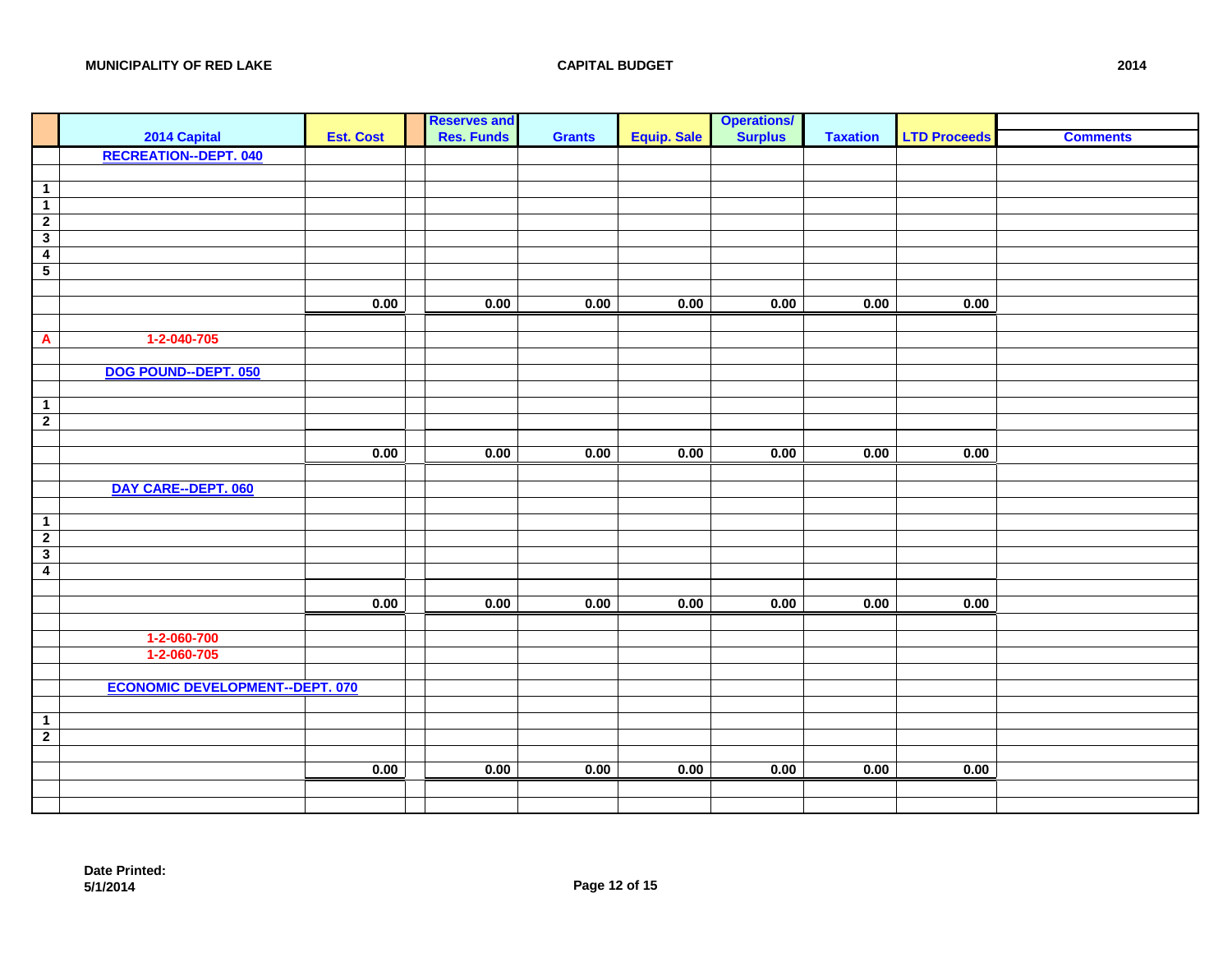|                         |                                   |                  |   | <b>Reserves and</b> |               |                    | <b>Operations/</b> |                 |                     |                 |
|-------------------------|-----------------------------------|------------------|---|---------------------|---------------|--------------------|--------------------|-----------------|---------------------|-----------------|
|                         | 2014 Capital                      | <b>Est. Cost</b> |   | <b>Res. Funds</b>   | <b>Grants</b> | <b>Equip. Sale</b> | <b>Surplus</b>     | <b>Taxation</b> | <b>LTD Proceeds</b> | <b>Comments</b> |
|                         | <b>NATURAL GAS--DEPT. 071</b>     |                  |   |                     |               |                    |                    |                 |                     |                 |
|                         |                                   |                  |   |                     |               |                    |                    |                 |                     |                 |
| $\mathbf{1}$            | Phase II Year #1                  | 187,500.00       | A |                     | 187,500.00    |                    |                    |                 |                     | <b>Gas Tax</b>  |
| $\overline{1}$          | <b>Non Refundable HST</b>         | 3,300.00         | A |                     | 3,300.00      |                    |                    |                 |                     | <b>Gas Tax</b>  |
| $\mathbf{2}$            |                                   |                  |   |                     |               |                    |                    |                 |                     |                 |
|                         |                                   |                  |   |                     |               |                    |                    |                 |                     |                 |
|                         |                                   | 190,800.00       |   | 0.00                | 190,800.00    | 0.00               | 0.00               | 0.00            | 0.00                |                 |
|                         |                                   |                  |   |                     |               |                    |                    |                 |                     |                 |
| $\overline{A}$          | $1 - 2 - 071 - 705$               |                  |   |                     |               |                    |                    |                 |                     |                 |
|                         |                                   |                  |   |                     |               |                    |                    |                 |                     |                 |
|                         | <b>WATERFRONT ROAD--DEPT. 074</b> |                  |   |                     |               |                    |                    |                 |                     |                 |
|                         |                                   |                  |   |                     |               |                    |                    |                 |                     |                 |
| $\overline{1}$          |                                   |                  |   |                     |               |                    |                    |                 |                     |                 |
| $\overline{2}$          |                                   |                  |   |                     |               |                    |                    |                 |                     |                 |
|                         |                                   |                  |   |                     |               |                    |                    |                 |                     |                 |
|                         |                                   | 0.00             |   | 0.00                | 0.00          | 0.00               | 0.00               | 0.00            | 0.00                |                 |
|                         |                                   |                  |   |                     |               |                    |                    |                 |                     |                 |
|                         | <b>LASSIE ROAD--DEPT. 075</b>     |                  |   |                     |               |                    |                    |                 |                     |                 |
|                         |                                   |                  |   |                     |               |                    |                    |                 |                     |                 |
| $\overline{1}$          | Water, Sewer, Road                | $300,192.00$ A   |   |                     | 885,000.00    |                    |                    |                 | 15,576.00           |                 |
| $\overline{2}$          |                                   | 300,192.00       | B |                     |               |                    |                    |                 |                     |                 |
| $\overline{\mathbf{3}}$ |                                   | 300,192.00       | C |                     |               |                    |                    |                 |                     |                 |
| $\overline{4}$          |                                   |                  |   |                     |               |                    |                    |                 |                     |                 |
| $\overline{5}$          |                                   |                  |   |                     |               |                    |                    |                 |                     |                 |
|                         |                                   |                  |   |                     |               |                    |                    |                 |                     |                 |
|                         |                                   | 900,576.00       |   | 0.00                | 885,000.00    | 0.00               | 0.00               | 0.00            | 15,576.00           |                 |
|                         |                                   |                  |   |                     |               |                    |                    |                 |                     |                 |
| $\overline{\mathbf{A}}$ | 1-2-075-706                       |                  |   |                     |               |                    |                    |                 |                     |                 |
| $\overline{\mathbf{B}}$ | 1-2-075-707                       |                  |   |                     |               |                    |                    |                 |                     |                 |
| $\overline{\mathbf{c}}$ | 1-2-075-708                       |                  |   |                     |               |                    |                    |                 |                     |                 |
|                         |                                   |                  |   |                     |               |                    |                    |                 |                     |                 |
|                         |                                   |                  |   |                     |               |                    |                    |                 |                     |                 |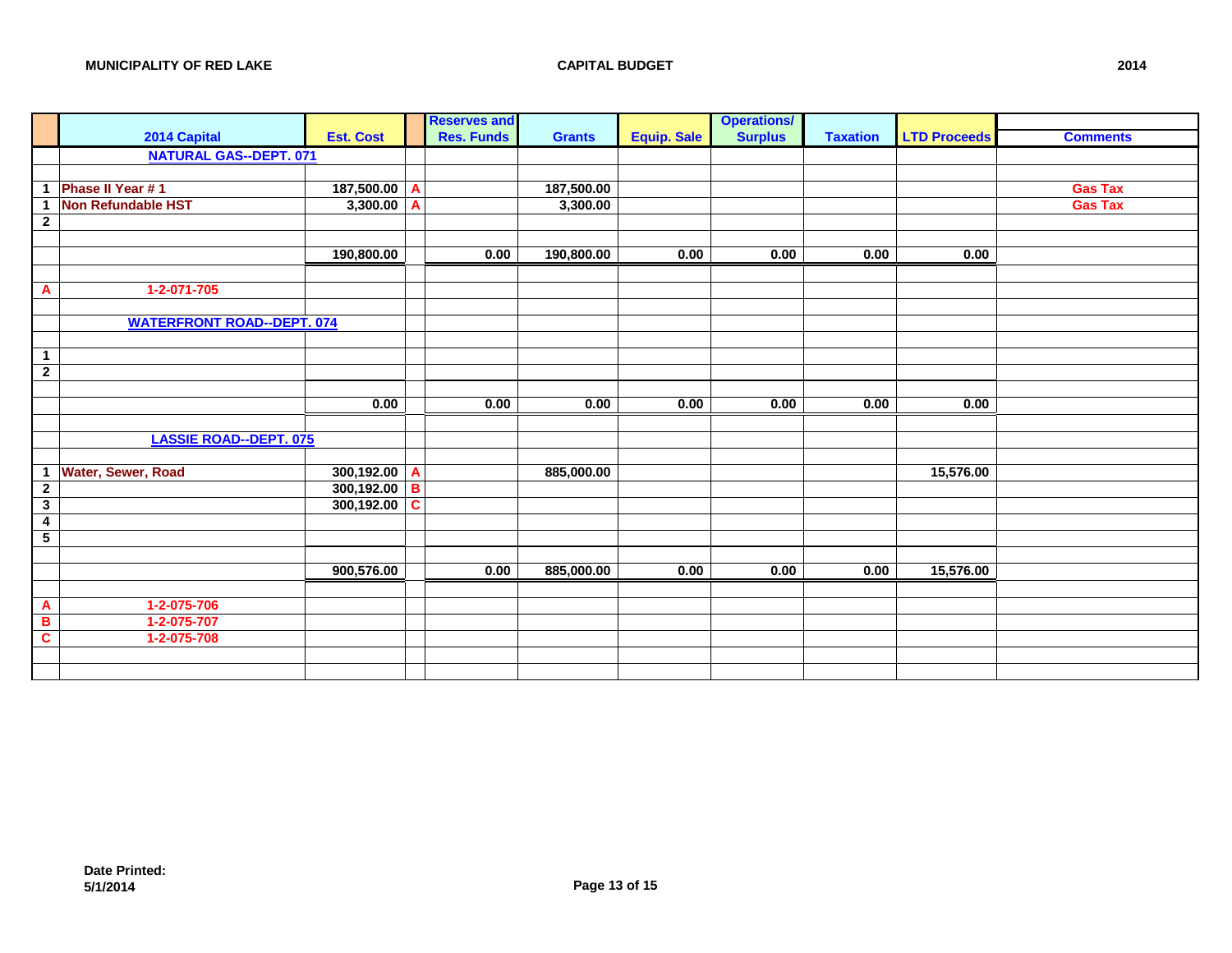|                         |                                        |                  | <b>Reserves and</b> |               |                    | <b>Operations/</b> |                 |                     |                 |
|-------------------------|----------------------------------------|------------------|---------------------|---------------|--------------------|--------------------|-----------------|---------------------|-----------------|
|                         | 2014 Capital                           | <b>Est. Cost</b> | <b>Res. Funds</b>   | <b>Grants</b> | <b>Equip. Sale</b> | <b>Surplus</b>     | <b>Taxation</b> | <b>LTD Proceeds</b> | <b>Comments</b> |
|                         | <b>PROPERTY DEVELOPMENT--DEPT. 080</b> |                  |                     |               |                    |                    |                 |                     |                 |
|                         |                                        |                  |                     |               |                    |                    |                 |                     |                 |
| $\mathbf{1}$            |                                        |                  |                     |               |                    |                    |                 |                     |                 |
| $\overline{2}$          |                                        |                  |                     |               |                    |                    |                 |                     |                 |
| $\mathbf 3$             |                                        |                  |                     |               |                    |                    |                 |                     |                 |
| 4                       |                                        |                  |                     |               |                    |                    |                 |                     |                 |
| $\overline{5}$          |                                        |                  |                     |               |                    |                    |                 |                     |                 |
| $\bf 6$                 |                                        |                  |                     |               |                    |                    |                 |                     |                 |
|                         |                                        |                  |                     |               |                    |                    |                 |                     |                 |
|                         |                                        | 0.00             | 0.00                | 0.00          | 0.00               | 0.00               | 0.00            | 0.00                |                 |
|                         |                                        |                  |                     |               |                    |                    |                 |                     |                 |
|                         |                                        |                  |                     |               |                    |                    |                 |                     |                 |
|                         | <b>LEACHATE PROGRAM--DEPT. 091</b>     |                  |                     |               |                    |                    |                 |                     |                 |
|                         |                                        |                  |                     |               |                    |                    |                 |                     |                 |
| $\mathbf{1}$            | <b>Life Expectancy Survey</b>          | $5,000.00$ $A$   |                     |               |                    |                    |                 | 5,000.00            |                 |
| $\overline{2}$          | <b>Water Quality Monitoring--BWDS</b>  | $8,500.00$ A     |                     |               |                    |                    |                 | 8,500.00            |                 |
| $\overline{\mathbf{3}}$ | <b>Water Quality Monitoring--MIWDS</b> | 10,000.00 A      |                     |               |                    |                    |                 | 10,000.00           |                 |
| $\overline{\mathbf{4}}$ | <b>Water Monitoring/Sampling--BWDS</b> | $32,800.00$ A    |                     |               |                    |                    |                 | 32,800.00           |                 |
| 5                       | <b>BWDS Capacity Survey</b>            | 13,200.00 A      |                     |               |                    |                    |                 | 13,200.00           |                 |
| 6                       | <b>Landfill Expansion Contract</b>     | 164,655.00 A     |                     |               |                    |                    |                 | 164,655.00          |                 |
| $\overline{7}$          |                                        |                  |                     |               |                    |                    |                 |                     |                 |
|                         |                                        |                  |                     |               |                    |                    |                 |                     |                 |
|                         |                                        | 234,155.00       | 0.00                | 0.00          | 0.00               | 0.00               | 0.00            | 234,155.00          |                 |
|                         |                                        |                  |                     |               |                    |                    |                 |                     |                 |
| $\mathbf{A}$            | 1-2-091-730                            |                  |                     |               |                    |                    |                 |                     |                 |
|                         |                                        |                  |                     |               |                    |                    |                 |                     |                 |